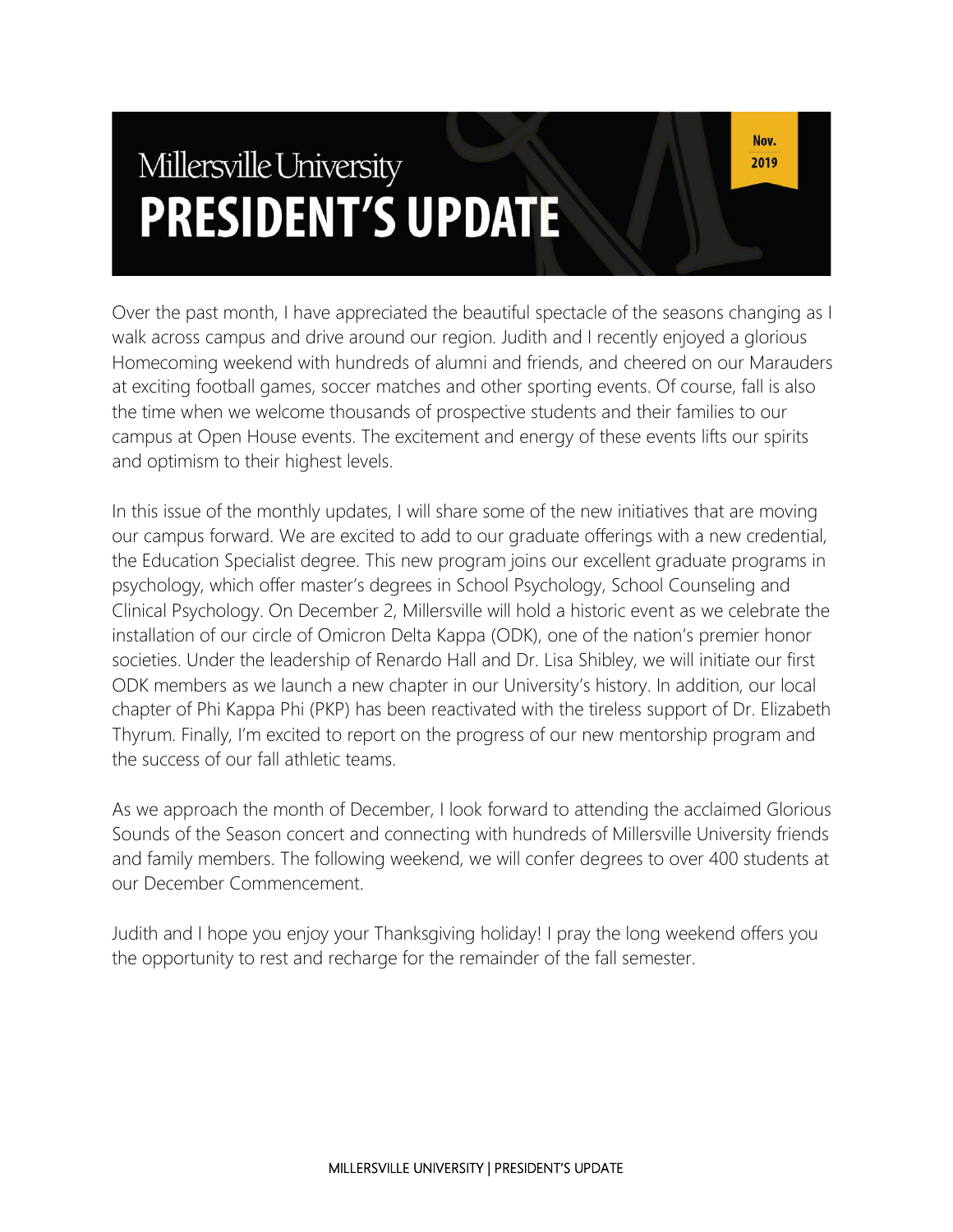# NEW GRADUATE PROGRAM GIVES PROFESSIONALS ANOTHER OPTION

For more than 160 years, Millersville University has had an outstanding teaching program – and it just keeps getting better. We started with undergraduate degrees, then master's degrees and in 2015 we enrolled our first doctoral student in the Doctor of Education in Educational Leadership (Ed.D.) program.

Now, I am pleased to announce that we have a new option; an Educational Specialist Degree (Ed.S.) in School Psychology. Both the Ed.D. and Ed.S. are advanced degrees in education. An Ed.S. is a postgraduate degree unique to the field of education. It is considered more advanced than a master's degree but generally requires less coursework than a Ph.D. or Ed.D.

This is perfect for teachers or other educators who want to advance their career, gain new skills and qualify for higher pay levels. The program is designed for those with an undergraduate degree in psychology who wish to enter the education field in a role that emphasizes consultation, intervention and assessment towards better outcomes for students. For professionals who already have a master's degree, an Ed.S. degree is a great way to reach the next level without the time or cost required for most doctoral degrees.

This new degree at Millersville will allow students the opportunity to earn both a master's degree and an Educational Specialist's degree. The Ed.S. also leads to certification from the Commonwealth as a School Psychologist. It makes our School Psychology program more competitive with other school psychology programs that currently offer the Ed.S. as their highest credential.

The Ed.S. has already been approved by PASSHE and University governance. My thanks to Drs. George Drake, Frederick Foster-Clark and Helena Tuleya-Payne, for their work to bring this new degree to fruition.

### MENTORING PROGRAM

Last September during the State of the 'Ville address, I mentioned that one of my goals for this academic year is to broaden and promote the benefits of mentoring through our newly launched Mentorship Office. I'm pleased to report that the office is up and running, under the auspices of Experiential Learning and Career Management. Audrey Bare is serving as the Interim Assistant Director of Mentorship for our campus.

Mentoring has been a top priority for me since my arrival at Millersville. Our alumni have expressed their readiness to serve as mentors for our students. While I have been impressed by the initial support from our alumni base, more mentors are needed to reach our first year goals.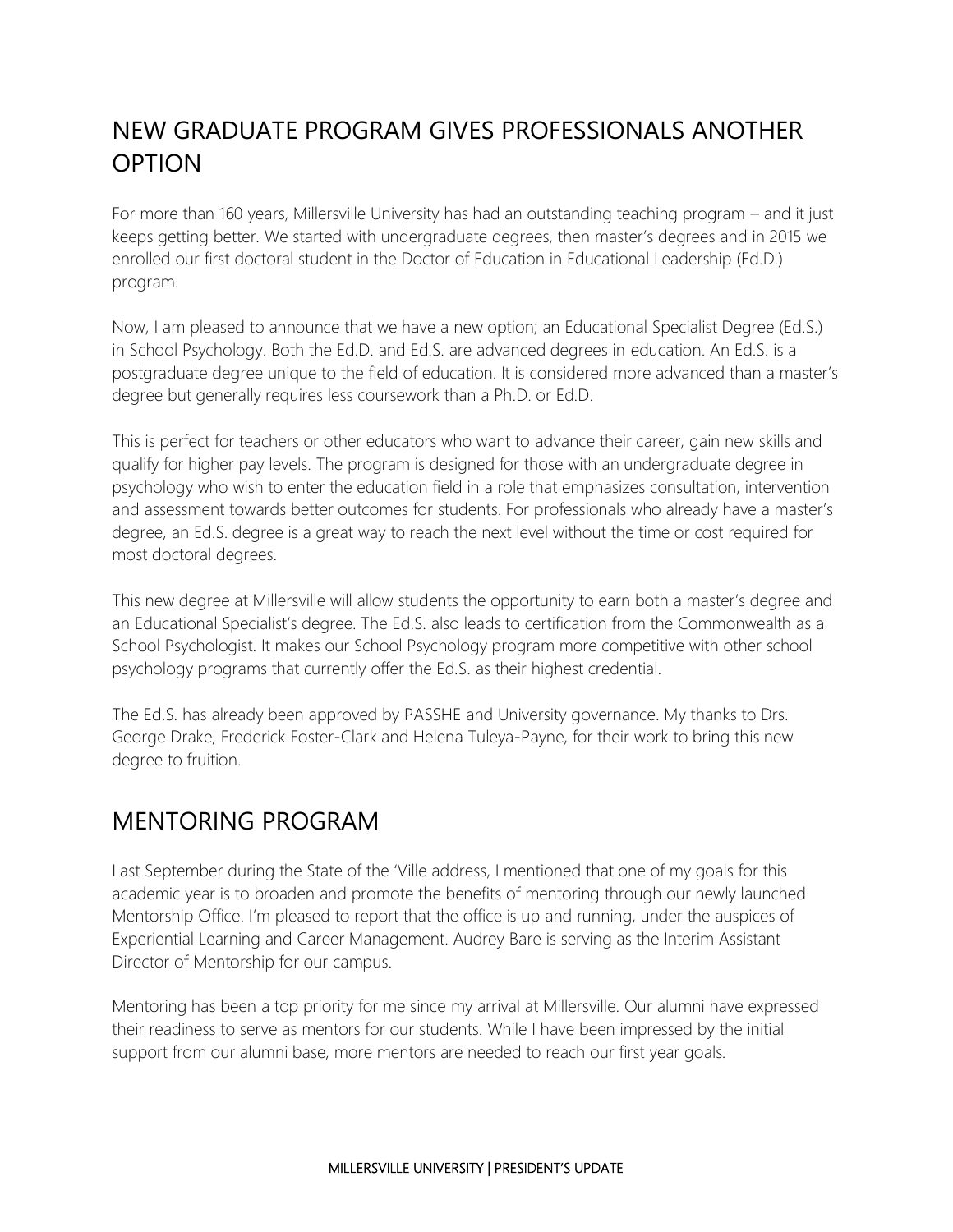Mentoring is a partnership that will pay dividends for our students who are mentored, as well as for those who do the mentoring. How wonderful for our experienced alumni to provide guidance and feedback to our students for the purpose of facilitating skill development and enhancing academic, professional and personal growth.

The mentorship office is in the process of matching alums to our students right now through a pilot partnership with [Mentor Collective,](https://www.millersville.edu/mentorship/find-mentoring-opportunities/mentor-collective.php) an online mentoring community. Students register through Mentor Collective for the opportunity to be linked with a Millersville University alumni mentor for oneon-one guidance and career advice.

The office also serves as a centralized resource center for the Millersville University community, providing mentoring opportunities, guidance, [funding support,](https://www.millersville.edu/mentorship/mentoring-resources/mentorship-support-fund.php) and recognition for all of the University's mentoring relationships and programs.

The Mentorship Office is open Monday through Friday from 8 a.m. - 4:30 p.m. and is located in Experiential Learning and Career Management at the Bedford House.

For additional information please email [mentorship@millersville.edu](mailto:mentorship@millersville.edu) or [visit their webpage.](https://www.millersville.edu/mentorship/index.php)

# HONORS SOCIETIES AT MILLERSVILLE

Student academic excellence is an indicator of quality at universities; and this work is often recognized by honors societies through a merit-based and rigorous process. When I learned that our University did not have an active chapter of an honors society on campus, I tasked some of our leaders to change that. I'm happy to say that after a lot of hard work and dedication from faculty and staff including Dr. Elizabeth Thyrum, director of the Honors College; Renardo Hall, associate vice president for Student Affairs & Enrollment Management; and Dr. Lisa Shibley, assistant vice president for Institutional Assessment and Planning, Millersville will soon have two illustrious honors societies represented on campus.

Under the direction of Dr. Thyrum, Millersville revitalized our chapter of Phi Kappa Phi (PKP) in April after a few years of hiatus. PKP is the oldest, most selective multidisciplinary academic honors society and Millersville has been inducting members for 40 years. In total, we have inducted 1,402 students into PKP, and we plan to begin inducting graduate students this spring, in addition to junior and senior undergraduates.

As Dr. Thyrum says, "We would like to give as many resources and opportunities as possible to our academically talented students," and I could not agree more. Thank you to all those who made this opportunity possible for our Marauders.

On December 2, Millersville will have a second honor society on campus, Omicron Delta Kappa (ODK). Dr. Shibley and Mr. Hall have been instrumental in securing our charter and getting the organization off the ground, making us only the second PASSHE institution to have an ODK chapter.

#### MILLERSVILLE UNIVERSITY | PRESIDENT'S UPDATE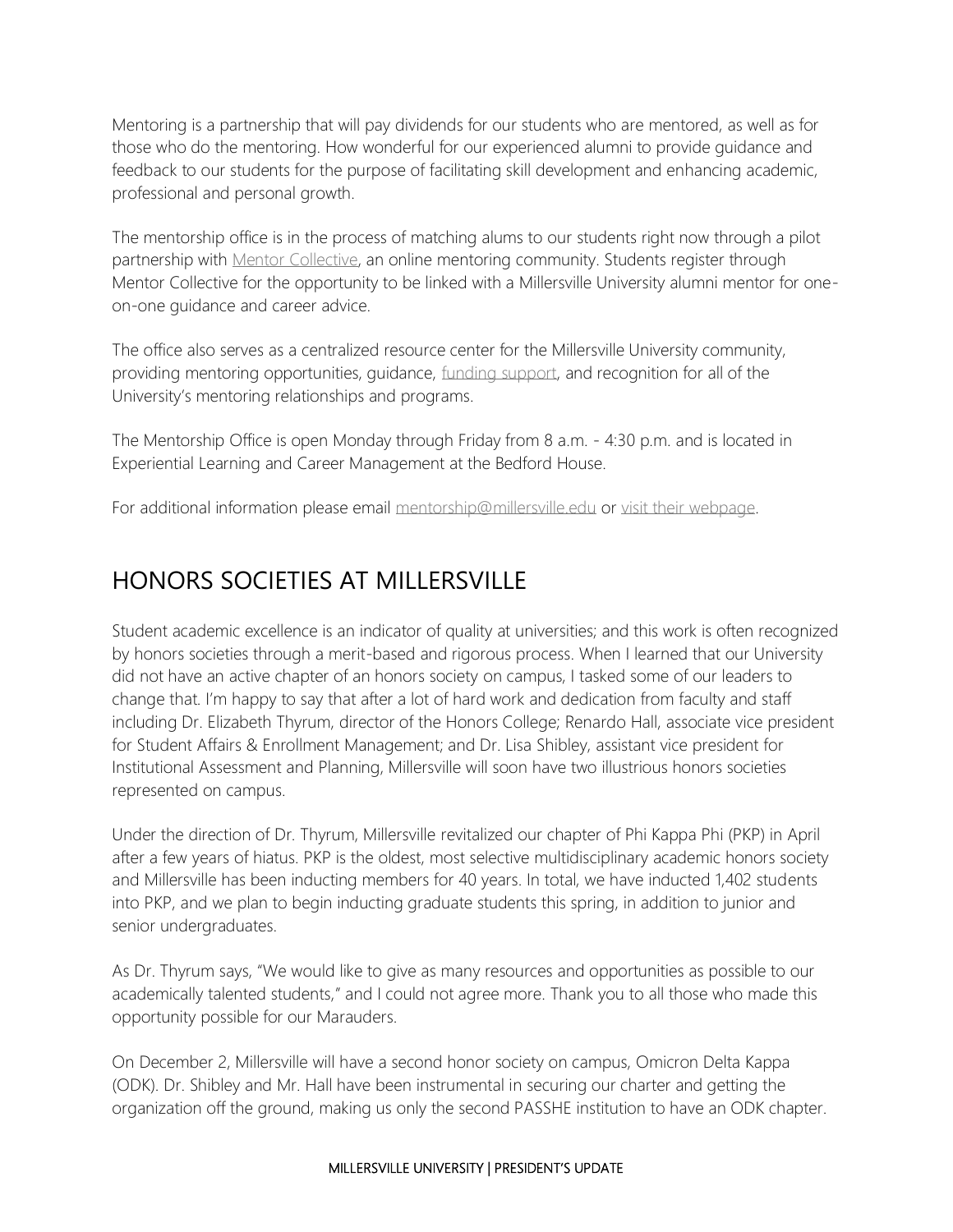New members will be inducted into the chapter at the ceremony. Outstanding alumni, faculty and staff who were members of ODK at their alma maters will also be honored through Millersville's chapter.

## ENHANCING TRANSPARENCY OF OUR FINANCIAL SYSTEM

On October 30, the University's Budget Advisory Committee held its inaugural meeting in the Ford Atrium of McComsey Hall. Co-chaired by Drs. Nazli Hardy and Victor DeSantis, the committee is an advisory body to my office and its membership represents the breadth of our community. Because the University's budget should reflect our institutional priorities, the committee will play a key role in linking our resources to the key issues in our strategic plan. Specifically, members will review overall budget targets and make recommendations regarding institutional one-time requests. With representatives from AFSCME, SCUPA, management, cabinet and the student body, the committee will also promote greater transparency regarding the budget process by facilitating conversations with all constituents.

As the year progresses, I look forward to the Budget Advisory Committee's recommendations on the budget itself along with how we can make our process more user-friendly and understood by the campus community. In the meantime, I want to thank the volunteers for their commitment to this very important initiative.

# THE HUB: ADDRESSING FOOD INSECURITY

Food insecurity is a nationwide problem for college students and I'm glad that our University is addressing this issue through a partnership with The HUB on our campus.

Located in the lower level of the Millersville Community United Methodist Church on George Street, The HUB serves as a place for students to connect and relax with billiards, video games, and free Wi-Fi, as well as a fully-stocked coffee station. More importantly, The HUB houses the Campus Cupboard food pantry, a judgement-free zone for students needing supplemental food assistance. The pantry offers students free food such as bread and milk, canned goods, fruit, boxed meals and proteinpacked options like eggs and peanut butter.

This holiday season, the HUB will play an important role in making sure our students have a good meal. Last Thursday, The HUB held its annual Thanksgiving celebration for students. Donations came from people around this great community and from the Student Affairs and Enrollment Management (SAEM) Division, who made and served the dinner for more than 100 people.